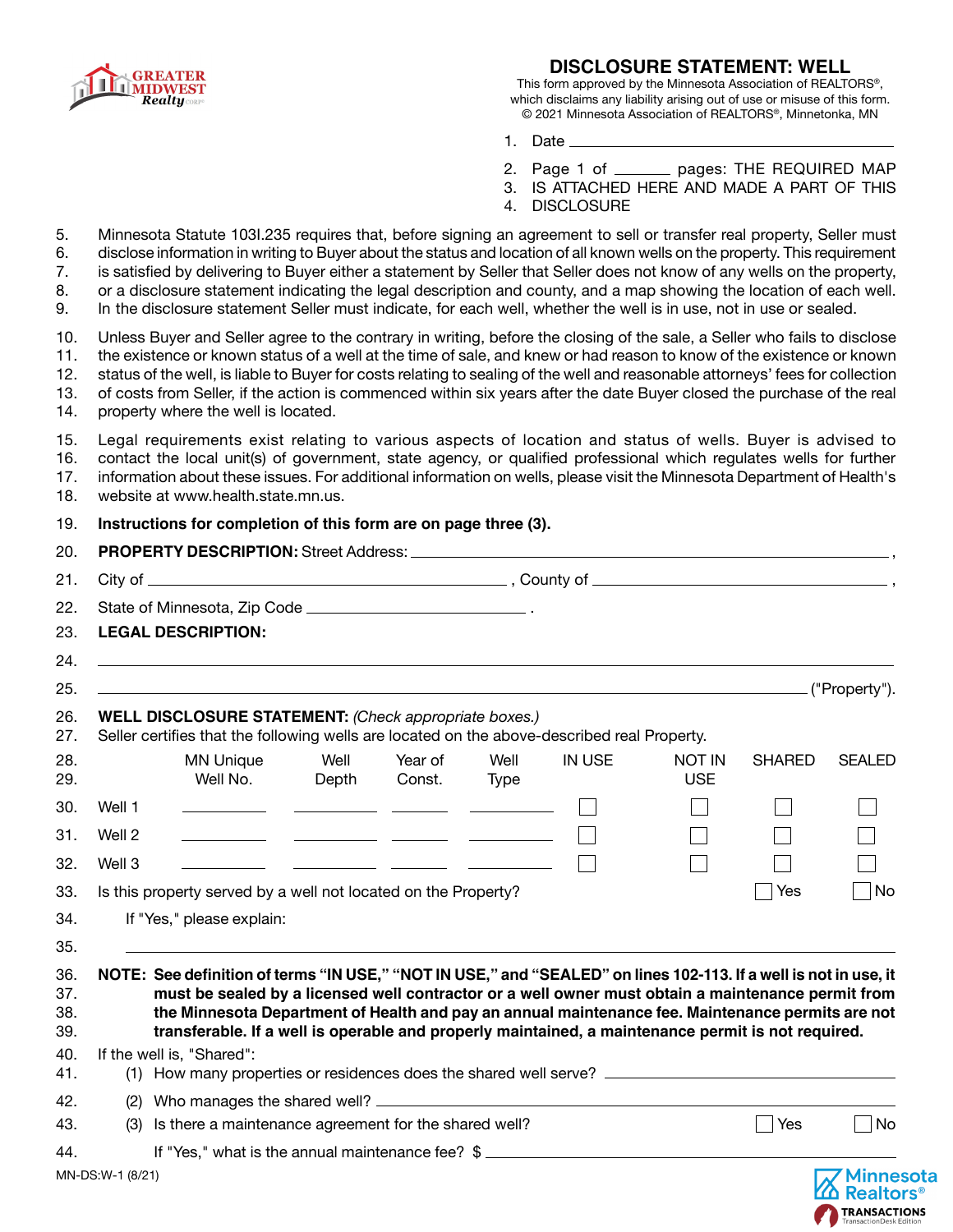# **DISCLOSURE STATEMENT: WELL**

|                                 | 45.<br>Page 2                                                                                                                                                                                                                                                                                                                                                                                                                                                                                                                                         |  |  |  |  |  |  |
|---------------------------------|-------------------------------------------------------------------------------------------------------------------------------------------------------------------------------------------------------------------------------------------------------------------------------------------------------------------------------------------------------------------------------------------------------------------------------------------------------------------------------------------------------------------------------------------------------|--|--|--|--|--|--|
| 46.                             |                                                                                                                                                                                                                                                                                                                                                                                                                                                                                                                                                       |  |  |  |  |  |  |
| 47.                             | <b>OTHER WELL INFORMATION:</b>                                                                                                                                                                                                                                                                                                                                                                                                                                                                                                                        |  |  |  |  |  |  |
| 48.                             | Date well water last tested for contaminants: _________________________Test results attached?<br>  Yes<br>No                                                                                                                                                                                                                                                                                                                                                                                                                                          |  |  |  |  |  |  |
| 49.                             | Contaminated Well: Is there a well on the Property containing contaminated water?<br><b>Yes</b><br>No                                                                                                                                                                                                                                                                                                                                                                                                                                                 |  |  |  |  |  |  |
| 50.                             | Comments:                                                                                                                                                                                                                                                                                                                                                                                                                                                                                                                                             |  |  |  |  |  |  |
| 51.                             | ,我们也不会有什么。""我们的人,我们也不会有什么?""我们的人,我们也不会有什么?""我们的人,我们也不会有什么?""我们的人,我们也不会有什么?""我们的人                                                                                                                                                                                                                                                                                                                                                                                                                                                                      |  |  |  |  |  |  |
| 52.                             | <u> 1999 - Johann Harry Harry Harry Harry Harry Harry Harry Harry Harry Harry Harry Harry Harry Harry Harry Harry</u>                                                                                                                                                                                                                                                                                                                                                                                                                                 |  |  |  |  |  |  |
| 53.                             | <u> 1999 - Jan Barbara, martxa al II-lea (h. 1989).</u>                                                                                                                                                                                                                                                                                                                                                                                                                                                                                               |  |  |  |  |  |  |
| 54.                             | <u> 1999 - Johann Harry Harry Harry Harry Harry Harry Harry Harry Harry Harry Harry Harry Harry Harry Harry Harry</u>                                                                                                                                                                                                                                                                                                                                                                                                                                 |  |  |  |  |  |  |
| 55.                             | <u> 1989 - Johann Stoff, amerikansk politiker (d. 1989)</u>                                                                                                                                                                                                                                                                                                                                                                                                                                                                                           |  |  |  |  |  |  |
| 56.                             | ,我们也不会有什么。""我们的人,我们也不会有什么?""我们的人,我们也不会有什么?""我们的人,我们也不会有什么?""我们的人,我们也不会有什么?""我们的人                                                                                                                                                                                                                                                                                                                                                                                                                                                                      |  |  |  |  |  |  |
| 57.                             | <b>SEALED WELL INFORMATION:</b> For each well designated as sealed above, complete this section.                                                                                                                                                                                                                                                                                                                                                                                                                                                      |  |  |  |  |  |  |
| 58.                             |                                                                                                                                                                                                                                                                                                                                                                                                                                                                                                                                                       |  |  |  |  |  |  |
| 59.                             |                                                                                                                                                                                                                                                                                                                                                                                                                                                                                                                                                       |  |  |  |  |  |  |
| 60.                             | Was a Sealed Well Report filed with the Minnesota Department of Health?<br>Yes<br>No                                                                                                                                                                                                                                                                                                                                                                                                                                                                  |  |  |  |  |  |  |
|                                 |                                                                                                                                                                                                                                                                                                                                                                                                                                                                                                                                                       |  |  |  |  |  |  |
| 61.<br>62.                      | MAP: Complete the attached Disclosure Statement: Location Map showing the location of each well on the<br>real Property.                                                                                                                                                                                                                                                                                                                                                                                                                              |  |  |  |  |  |  |
| 63.<br>64.                      | This disclosure is not a warranty of any kind by Seller(s) or any licensee(s) representing or assisting any part(/ies) in<br>this transaction and is not a substitute for any inspections or warranties the party(ies) may wish to obtain.                                                                                                                                                                                                                                                                                                            |  |  |  |  |  |  |
| 65.                             | INSTRUCTIONS FOR COMPLETING THE WELL DISCLOSURE STATEMENT                                                                                                                                                                                                                                                                                                                                                                                                                                                                                             |  |  |  |  |  |  |
| 66.<br>67.                      | <b>DEFINITION:</b> A "well" means an excavation that is drilled, cored, bored, washed, driven, dug, jetted, or otherwise<br>constructed if the excavation is intended for the location, diversion, artificial recharge, or acquisition of groundwater.                                                                                                                                                                                                                                                                                                |  |  |  |  |  |  |
| 68.<br>69.<br>70.<br>71.<br>72. | MINNESOTA UNIQUE WELL NUMBER: All new wells constructed AFTER January 1, 1975, should have been<br>assigned a Minnesota unique well number by the person constructing the well. If the well was constructed after this<br>date, you should have the unique well number in your property records. If you are unable to locate your unique well<br>number and the well was constructed AFTER January 1, 1975, contact your well contractor. If no unique well number<br>is available, please indicate the depth and year of construction for each well. |  |  |  |  |  |  |
| 73.                             | <b>WELL TYPE:</b> Use one of the following terms to describe the well type.                                                                                                                                                                                                                                                                                                                                                                                                                                                                           |  |  |  |  |  |  |
| 74.                             | <b>WATER WELL:</b> A water well is any type of well used to extract groundwater for private or public use.                                                                                                                                                                                                                                                                                                                                                                                                                                            |  |  |  |  |  |  |
| 75.<br>76.                      | Examples of water wells are: domestic wells, drive-point wells, dug wells, remedial wells, and municipal<br>wells.                                                                                                                                                                                                                                                                                                                                                                                                                                    |  |  |  |  |  |  |
| 77.<br>78.                      | <b>IRRIGATION WELL:</b> An irrigation well is a well used to irrigate agricultural lands. These are typically<br>large-diameter wells connected to a large pressure distribution system.                                                                                                                                                                                                                                                                                                                                                              |  |  |  |  |  |  |
| 79.<br>80.                      | <b>MONITORING WELL:</b> A monitoring well is a well used to monitor groundwater contamination. The well is<br>typically used to access groundwater for the extraction of samples.                                                                                                                                                                                                                                                                                                                                                                     |  |  |  |  |  |  |
| 81.<br>82.                      | <b>DEWATERING WELL:</b> A dewatering well is a well used to lower groundwater levels to allow for construction<br>or use of underground spaces.                                                                                                                                                                                                                                                                                                                                                                                                       |  |  |  |  |  |  |
| 83.<br>84.<br>85.               | <b>INDUSTRIAL/COMMERCIAL WELL:</b> An industrial/commercial well is a nonpotable well used to extract<br>groundwater for any nonpotable use, including groundwater thermal exchange wells (heat pumps and heat<br>loops).                                                                                                                                                                                                                                                                                                                             |  |  |  |  |  |  |
|                                 | MN-DS:W-2 (8/21)                                                                                                                                                                                                                                                                                                                                                                                                                                                                                                                                      |  |  |  |  |  |  |